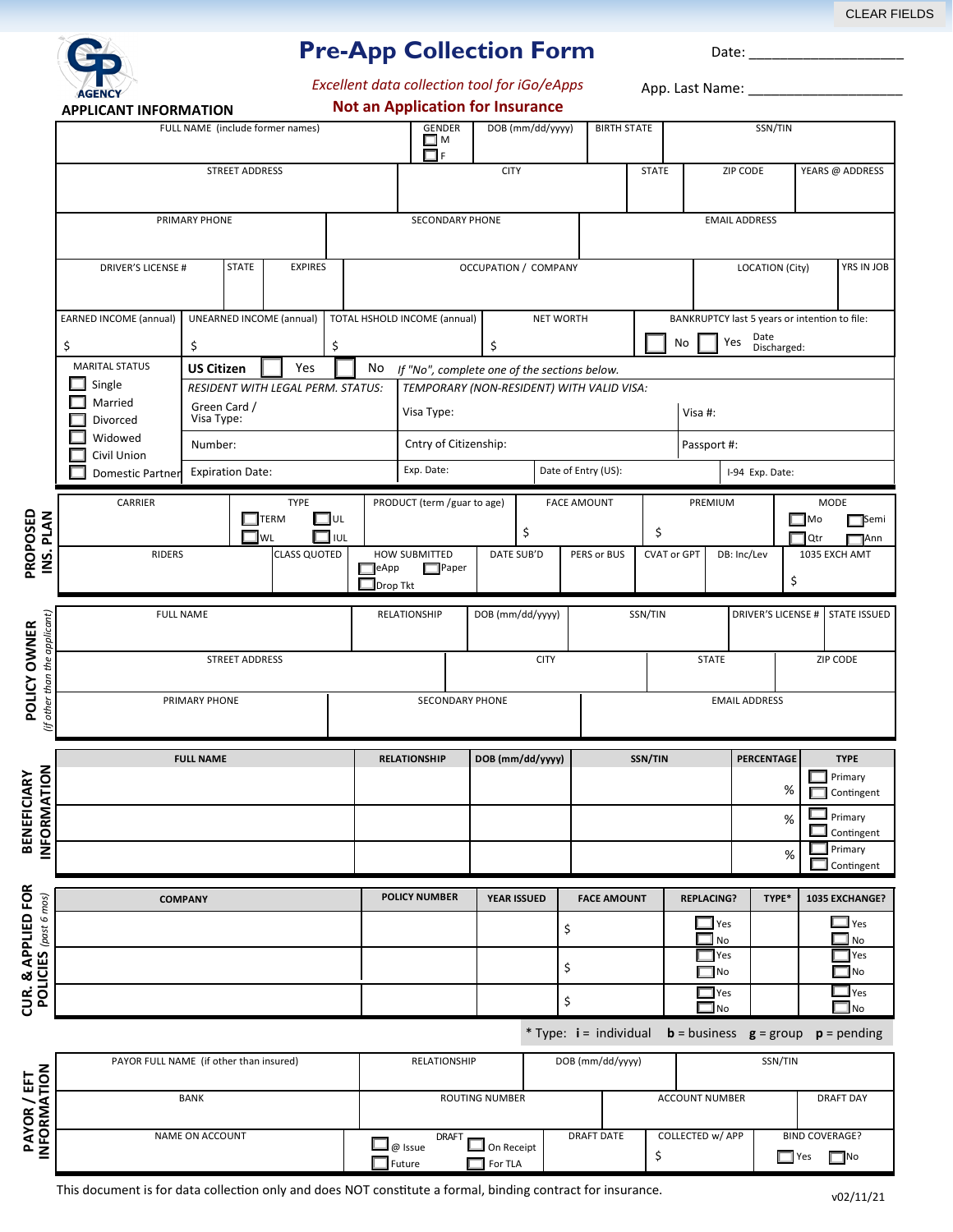

## **GP** Underwriting Questions

Applicant's Name: \_\_\_\_\_\_\_\_\_\_\_\_\_\_\_\_\_\_\_\_\_\_\_\_\_\_\_\_ Date: \_\_\_\_\_\_\_\_\_\_\_\_\_\_\_\_\_\_\_\_

| <b>AGENCY</b><br><b>HEIGHT</b><br>$\boldsymbol{\mathcal{U}}$<br>$\pmb{\epsilon}$ |                                   |                                                   |        |               |              |                  | <b>SHOW WEIGHTS</b> |                                                                                                                                       |                  |                                                                                |                                                                                                                                                                          |                         |                                                                                                                                                                                  |
|----------------------------------------------------------------------------------|-----------------------------------|---------------------------------------------------|--------|---------------|--------------|------------------|---------------------|---------------------------------------------------------------------------------------------------------------------------------------|------------------|--------------------------------------------------------------------------------|--------------------------------------------------------------------------------------------------------------------------------------------------------------------------|-------------------------|----------------------------------------------------------------------------------------------------------------------------------------------------------------------------------|
|                                                                                  | <b>WEIGHT</b>                     | <b>NICOTINE USE:</b>                              |        | <b>NEVER</b>  |              | CURRENT*         | QUIT*(Date:         |                                                                                                                                       |                  | ) *TYPE/AMT/FREQ:                                                              |                                                                                                                                                                          |                         |                                                                                                                                                                                  |
|                                                                                  |                                   | ALCOHOL USE:                                      |        | NEVER         |              | CURRENT**        | QUIT(Date:          |                                                                                                                                       |                  | $*$ ** TYPE/# PER WK:                                                          |                                                                                                                                                                          |                         |                                                                                                                                                                                  |
| <b>BLOOD PRESSURE</b> Systolic:                                                  |                                   |                                                   |        |               | Diastolic:   |                  |                     |                                                                                                                                       |                  |                                                                                |                                                                                                                                                                          | HDL Ratio:              |                                                                                                                                                                                  |
| Taking BP Medication: Ves                                                        |                                   |                                                   | No     |               |              |                  |                     | CHOLESTEROL Level:<br>Taking Cholesterol Medication:                                                                                  |                  |                                                                                | <b>Yes</b>                                                                                                                                                               | ¶No                     |                                                                                                                                                                                  |
|                                                                                  |                                   |                                                   |        |               |              |                  |                     |                                                                                                                                       |                  |                                                                                |                                                                                                                                                                          |                         | Check any that apply and provide details: condition, onset dates, duration, symptoms, complications, severity, treatment, medication, treating provider, etc.                    |
|                                                                                  |                                   |                                                   |        |               |              |                  |                     |                                                                                                                                       |                  |                                                                                |                                                                                                                                                                          |                         | CARDIOVASCULAR Including but not limited to aneurysm, angina, blood clot, chest pain, coronary artery disease, congestive heart failure, heart attack, heart murmur,             |
|                                                                                  |                                   |                                                   |        |               |              |                  |                     |                                                                                                                                       |                  |                                                                                | irregular heart beat, mini-stroke (TIA), peripheral vascular disease, shortness of breath, stroke, or other disease, disorder or blockage of the arteries or veins, etc. |                         |                                                                                                                                                                                  |
|                                                                                  |                                   | DIABETES A1c LEVEL: ______________ Age Diagnosed: |        |               |              |                  |                     | Maintenance:                                                                                                                          | Oral             | $\Box$ Insulin                                                                 |                                                                                                                                                                          | Diet & Exercise         |                                                                                                                                                                                  |
|                                                                                  |                                   |                                                   |        |               |              |                  |                     | CANCER Including but not limited to cancer, cysts or other similar abnormalities, leukemia, lymphoma, masses, tumors or growths, etc. |                  |                                                                                |                                                                                                                                                                          |                         |                                                                                                                                                                                  |
|                                                                                  |                                   |                                                   |        |               |              |                  |                     |                                                                                                                                       |                  |                                                                                |                                                                                                                                                                          |                         |                                                                                                                                                                                  |
|                                                                                  |                                   |                                                   |        |               |              |                  |                     |                                                                                                                                       |                  |                                                                                | RESPIRATORY Including but not limited to asthma, chronic bronchitis, emphysema, COPD, cystic fibrosis, sleep apnea or other breathing or lung disorder, etc.             |                         |                                                                                                                                                                                  |
|                                                                                  |                                   |                                                   |        |               |              |                  |                     |                                                                                                                                       |                  |                                                                                |                                                                                                                                                                          |                         |                                                                                                                                                                                  |
|                                                                                  |                                   |                                                   |        |               |              |                  |                     |                                                                                                                                       |                  |                                                                                |                                                                                                                                                                          |                         | OTHER CONDITIONS Including but not limited to AIDS virus, arthritis, connective tissue disorder, Crohn's disease, digestive issues, epilepsy/convulsions, gastric/peptic ulcers, |
|                                                                                  |                                   |                                                   |        |               |              |                  |                     |                                                                                                                                       |                  |                                                                                | kidney/liver/pancreas disease, multiple sclerosis, muscle disorders, prostrate disease, psychiatric care or counseling, rheumatoid arthritis, ulcerative colitis, etc.   |                         |                                                                                                                                                                                  |
|                                                                                  |                                   |                                                   |        |               |              |                  |                     |                                                                                                                                       |                  |                                                                                |                                                                                                                                                                          |                         |                                                                                                                                                                                  |
|                                                                                  |                                   |                                                   |        |               |              |                  |                     |                                                                                                                                       |                  |                                                                                |                                                                                                                                                                          |                         |                                                                                                                                                                                  |
|                                                                                  |                                   |                                                   |        |               |              |                  |                     |                                                                                                                                       |                  |                                                                                |                                                                                                                                                                          |                         |                                                                                                                                                                                  |
|                                                                                  | <b>FAMILY HISTORY</b>             |                                                   | Mother |               |              |                  | Father              |                                                                                                                                       | Sibling (gender) |                                                                                | Sibling (gender)                                                                                                                                                         |                         | Sibling (gender)                                                                                                                                                                 |
| Age if Living                                                                    |                                   |                                                   |        |               |              |                  |                     |                                                                                                                                       |                  |                                                                                |                                                                                                                                                                          |                         |                                                                                                                                                                                  |
| Age @ Death                                                                      |                                   |                                                   |        |               |              |                  |                     |                                                                                                                                       |                  |                                                                                |                                                                                                                                                                          |                         |                                                                                                                                                                                  |
| Cause of Death                                                                   |                                   |                                                   |        |               |              |                  |                     |                                                                                                                                       |                  |                                                                                |                                                                                                                                                                          |                         |                                                                                                                                                                                  |
| <b>PRESCRIPTION INFORMATION</b>                                                  |                                   |                                                   |        |               |              |                  |                     |                                                                                                                                       |                  |                                                                                |                                                                                                                                                                          |                         |                                                                                                                                                                                  |
|                                                                                  | PRESCRIPTION                      |                                                   |        |               |              |                  |                     |                                                                                                                                       |                  | List all prescriptions taken in the last 5 years (use notes section if needed) |                                                                                                                                                                          |                         |                                                                                                                                                                                  |
|                                                                                  |                                   |                                                   |        | <b>DOSAGE</b> |              | <b>FREQUENCY</b> |                     | PRESCRIBING PHYSICIAN                                                                                                                 |                  | <b>TIME PERIOD USED</b>                                                        |                                                                                                                                                                          |                         | <b>REASON</b>                                                                                                                                                                    |
|                                                                                  |                                   |                                                   |        |               |              |                  |                     |                                                                                                                                       |                  |                                                                                |                                                                                                                                                                          |                         |                                                                                                                                                                                  |
|                                                                                  |                                   |                                                   |        |               |              |                  |                     |                                                                                                                                       |                  |                                                                                |                                                                                                                                                                          |                         |                                                                                                                                                                                  |
|                                                                                  |                                   |                                                   |        |               |              |                  |                     |                                                                                                                                       |                  |                                                                                |                                                                                                                                                                          |                         |                                                                                                                                                                                  |
|                                                                                  |                                   |                                                   |        |               |              |                  |                     |                                                                                                                                       |                  |                                                                                |                                                                                                                                                                          |                         |                                                                                                                                                                                  |
|                                                                                  |                                   |                                                   |        |               |              |                  |                     |                                                                                                                                       |                  |                                                                                |                                                                                                                                                                          |                         |                                                                                                                                                                                  |
|                                                                                  |                                   |                                                   |        |               |              |                  |                     |                                                                                                                                       |                  |                                                                                |                                                                                                                                                                          |                         |                                                                                                                                                                                  |
|                                                                                  |                                   |                                                   |        |               |              |                  |                     |                                                                                                                                       |                  |                                                                                |                                                                                                                                                                          |                         |                                                                                                                                                                                  |
|                                                                                  |                                   |                                                   |        |               |              |                  |                     |                                                                                                                                       |                  |                                                                                |                                                                                                                                                                          |                         | PHYSICIAN VISIT/ HOSPITALIZATION / MEDICAL PROCEDURE / SURGERY / DIAGNOSTIC TEST List all last 5 years (use notes section if needed)                                             |
|                                                                                  | PHYSICIAN / FACILITY              |                                                   |        |               | CITY / STATE |                  |                     | DATE(S)                                                                                                                               |                  |                                                                                |                                                                                                                                                                          | <b>REASON / OUTCOME</b> |                                                                                                                                                                                  |
|                                                                                  |                                   |                                                   |        |               |              |                  |                     |                                                                                                                                       |                  |                                                                                |                                                                                                                                                                          |                         |                                                                                                                                                                                  |
|                                                                                  |                                   |                                                   |        |               |              |                  |                     |                                                                                                                                       |                  |                                                                                |                                                                                                                                                                          |                         |                                                                                                                                                                                  |
|                                                                                  |                                   |                                                   |        |               |              |                  |                     |                                                                                                                                       |                  |                                                                                |                                                                                                                                                                          |                         |                                                                                                                                                                                  |
|                                                                                  |                                   |                                                   |        |               |              |                  |                     |                                                                                                                                       |                  |                                                                                |                                                                                                                                                                          |                         |                                                                                                                                                                                  |
|                                                                                  |                                   |                                                   |        |               |              |                  |                     |                                                                                                                                       |                  |                                                                                |                                                                                                                                                                          |                         |                                                                                                                                                                                  |
|                                                                                  |                                   | <b>HIGHER RISK ACTIVITIES</b>                     |        |               |              |                  |                     |                                                                                                                                       |                  |                                                                                | <b>MISCELLANEOUS INFORMATION</b>                                                                                                                                         |                         |                                                                                                                                                                                  |
| Check any activity that applicant engages in / plans to engage in:               |                                   |                                                   |        |               |              |                  |                     |                                                                                                                                       |                  |                                                                                | Check any that apply to applicant & provide details in notes section:                                                                                                    |                         |                                                                                                                                                                                  |
|                                                                                  | <b>Ballooning</b>                 |                                                   |        |               |              |                  |                     |                                                                                                                                       |                  |                                                                                |                                                                                                                                                                          |                         |                                                                                                                                                                                  |
|                                                                                  | Bungee jumping                    |                                                   |        |               |              |                  |                     |                                                                                                                                       |                  |                                                                                | Had a life insurance application modified, rated, declined, postponed                                                                                                    |                         |                                                                                                                                                                                  |
|                                                                                  |                                   | Hang Gliding / Parachuting / Sky Diving           |        |               |              |                  |                     | Convicted or awaiting trial for a felony                                                                                              |                  |                                                                                |                                                                                                                                                                          |                         |                                                                                                                                                                                  |
|                                                                                  | Motor Sports of any type          |                                                   |        |               |              |                  |                     |                                                                                                                                       |                  |                                                                                | Planning to travel outside the U.S. for business or pleasure in the next 12 months.<br>If so, provide travel dates and indicate which countries.                         |                         |                                                                                                                                                                                  |
|                                                                                  |                                   | Pilot / Student Pilot / Flight Crew               |        |               |              |                  |                     |                                                                                                                                       |                  |                                                                                |                                                                                                                                                                          |                         |                                                                                                                                                                                  |
|                                                                                  | Rock / Mountain Climbing          |                                                   |        |               |              |                  |                     | Member of the Armed Forces or planning to apply                                                                                       |                  |                                                                                |                                                                                                                                                                          |                         |                                                                                                                                                                                  |
|                                                                                  |                                   |                                                   |        |               |              |                  |                     |                                                                                                                                       |                  |                                                                                | Pled guilty or no contest to any driving violations in last 5 years, including DUI                                                                                       |                         |                                                                                                                                                                                  |
|                                                                                  | Scuba / Skin Diving<br>Spelunking |                                                   |        |               |              |                  |                     |                                                                                                                                       |                  |                                                                                | Undergoing treatment for alcohol or drug dependency or have in past 5 years                                                                                              |                         |                                                                                                                                                                                  |

HOW LONG HAS BROKER BEEN ACQUAINTED WITH APPLICANT: